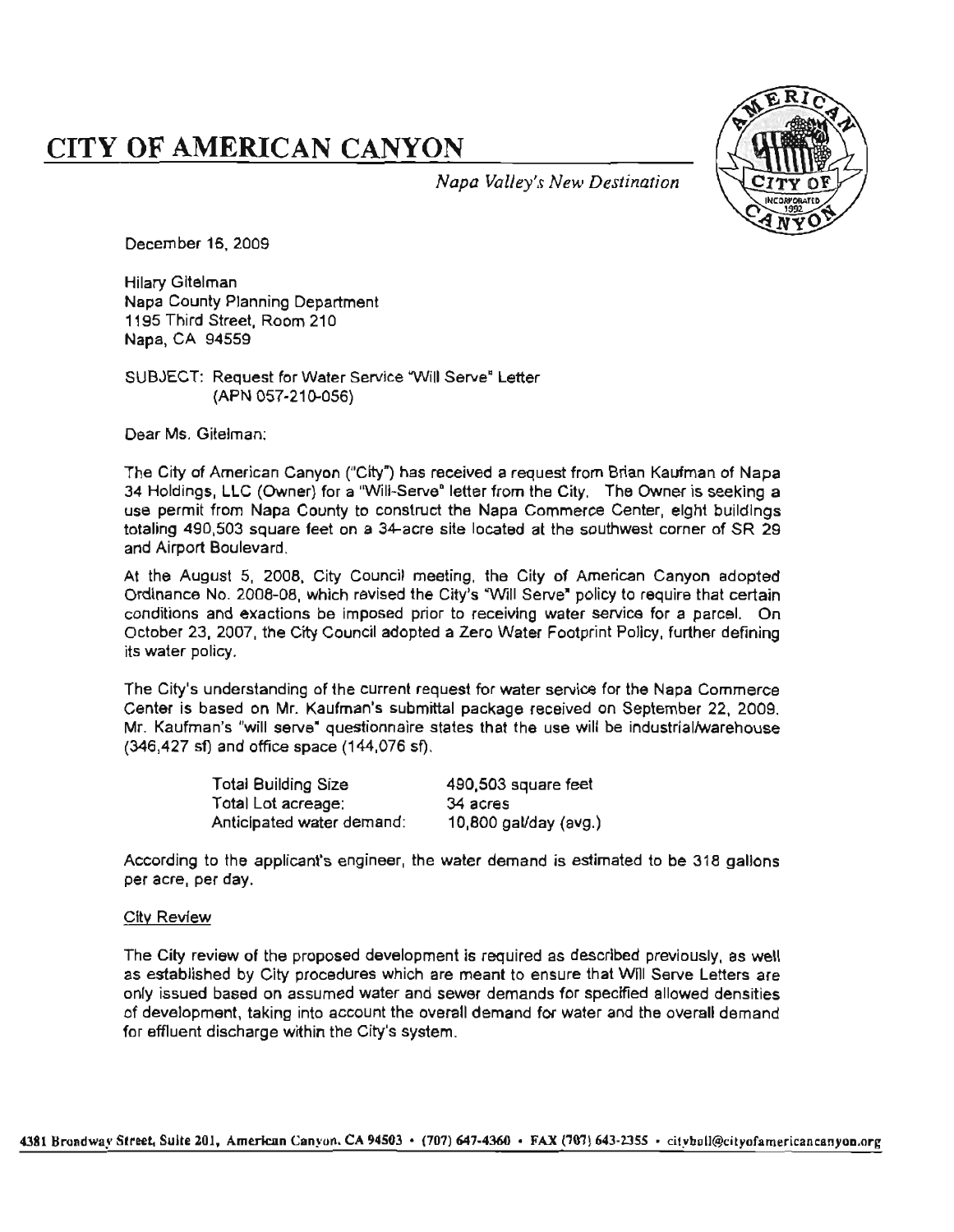### Letter to H. Gitelman **December 16, 2009** Page 2

The City will provide the level of water service requested by the applicant, subject to the occurrence or satisfaction of the following conditions and/or the continued existence of the following described conditions:

- 1. Applicant shall be subject to the City's rules and requlations in force at the time application for service for the authorized and described development is made. including all fees and charges, unless otherwise agreed in writing.
- 2. Applicant shall construct all facilities required to serve the development property which shall be determined by the City based on the authorized and described development. Applicant shall bear 100% of the costs of the facilities required to serve the development property, subject to review and approval of the City's Public Works Department. Applicant shall also be responsible for paying its proportionate fair-share allocation of any additional regional facilities required to serve the development r, including, but not limited to, participation in a mutual beneficial assessment. district to be initiated by others.
- Applicant shall submit to the City cost estimates for the construction of all on- and off-<br>site public water facilities required for the authorized and described development. If<br>the City finds the costs reasonable, the App able, the Applicant shall pay to the City an amount<br>te fair share of 5% of the agreed-upon construction<br>nspection services by the City. This fee is fixed and<br>re Letter is conditional upon the City's agreeing in agreeing in<br>......... timates for the construction of all on- and o<br>e. authorized. and described development i.<br>pu Depincants proportionate fair share of 3% of the agreed-upon construction<br>Cover plan check and inspection services by the City. This fee is fixed and<br>undable. This Will-Serve Letter is conditional upon the City's agreeing all pay to the City and<br>the agreed-upon const nst<br>Txi<br>re: اا<br>ve<br>e<br>e est<br>t or<br>ee fortionate fair share of 5% of the agreed-<br>k and inspection services by the City. Th<br>fill-Serve Letter is conditional upon the<br>psts. str<br>es<br>ay<br>ag of or<br>Calif<br>Ci water facilities required for the auth<br>ds the costs reasonable, the Appl<br>plicant's proportionate fair share of<br>ver plan check and inspection sen alouret to be initiated by entire.<br>Applicant shall submit to the City cost esti<br>site public water facilities required for the าร<br>fo<br>fa<br>กค nt'<mark>s proportio</mark><br>an sheek ar be cause the estimated costs<br>cause the City faces a r<br>tie<br>sts ne<br>; \<br>d ( accione cover planne<br>non-refundable. This<br>writing to the estimate s<br>fi er<br>alter ..<br>اار<br>د the Cit<br>equal  $\frac{1}{2}$ <br>costs t demandem<br>G
- itate Water<br>ban Water e City's Urban Water<br>he form of transfers of<br>uded in the current City. ly<br>.. t to<br>des est<br>a form of transfers<br>:d in the current Ci<br>:s, existing and nev the thermal and the share that<br>sources Code section 21000 re<br>fer<br>te ite<br>in<br>rre<br>ar in order to finance a drought reserve. The Applicant agrees to waive any proses to the such a drought surcharge during its formulation and implementation and review<br>the California Environmental Quality Act, Public Resource supply in the form of track nor is it included in the current control of  $\sim$ ig<br>y<br>n<br>n om the U<br>Eeti aecause the City races a cutoack of up to 96% in its allocation fro<br>Project during extremely dry years, as documented by the C<br>Management Plan, it is seeking additional water supply in the fo . The City is considering a drought surcharge on all customers<br>der to finance a drought reserve. The Applicant agrees to wa<br>a drought surcharge during its formulation and implementation ี่<br>ก<br>e .<br>catic k of up to 96% in its allocatic<br>ears, as documented by the<br>additional water supply in t<br>pply is not known, nor is it inclusively s<br>in<br>i Inis water supply is not known, nor is it is<br>insidering a drought surcharge on all cuality<br>a drought reserve. The Applicant agree<br>harge during its formulation and implem alle<br>d<br>pl<sub>)</sub> יי<br>ht vvill-Serve Letter is conditional costs.<br>I costs.<br>s a cutback of up to 96% in intervals where will be rd<br>R<br>L hc<br>הו<br>te such a drought surcharge during its formulation a<br>the California Environmental Quality Act, Public<br>seq. ("CEQA"). de<br>y i<br>s f<br>s f ת<br>su<br>a seel<br>ater s<br>dr<br>ing<br>in  $\overline{\phantom{a}}$  it of  $\overline{\phantom{a}}$  of  $\overline{\phantom{a}}$  for  $\overline{\phantom{a}}$ im<br>thi<br>rol ma<br>Lif some discussion<br>Circle<br>Circle whing to the cot r<br>Pli<br>v i  $q.$  ("CEQA").<br>a result of  $\frac{1}{2}$ ine<br>ht<br>Cit ecto<br>agem<br>s.T! Manager<br>
rights. The<br>
rates. The<br>
in order t
- v. *Rancho Cordova*<br>vre the County, in its ncy as defined under CEQA, here the County, in its<br>ment project, including what is currently proposed<br>mum\_accompilsh\_an\_environmental\_review\_under<br>acts to synkuste the area and case of supplying the e<br>s<br>t<br>e is impossible to determine that anticipated future water<br>ome discussion of possible replacement sources or<br>the water and of the opvicemental consequences of all ponoco or oi<br>1 |<br>54 environmental review of a development project, including what is currently propose<br>by the Applicant, must at a minimum accompilsh an environmental review und<br>CEOA that: (a) presents sufficient facts to evaluate the pros an ade<br>de<br>de i<br>Ze pp.y...<br>t all ph<br>م the e  $t$  and will need water, and includes an analysis to the  $e$ <br>t and will need water, and includes an analysis to the  $e$ the project will be built and will need water, and includes an analysis to the exagenably possible of the consequences of the impacts of providing water to tire project; and (c) where it is impossible to determine that ant inorma Environmental Quality Act, Public Resources Code section 21<br>CEQA").<br>ssult of *Vineyard Area Citizens for Responsible Growth v. Rancho C*<br>40 Cal.4<sup>th</sup> 412, the lead agency as defined under CEQA, here the Count noninemal review<br>os and cons of supply ။ |<br>ne<br>ur<br>ur io<br>Dl the project will be built and will need water, and includes an analysis to t<br>isonably possible of the consequences of the impacts of providing wat<br>tire project: and (c) where it is impossible to determine that anticipated nc<br>C<br>r: CEQA that: (a) presents sufficient facts to evaluate the pros and cons of s<br>water that the project will need; (b) presents an analysis that assumes th<br>of the project will be built and will need water, and includes an analy e<br>נס<br>חו alternatives to use of anticipated water and of the environmental<br>those impacts must be presented. *Vineyard, supra,* 40 Cal.4<sup>th</sup> 430-4<br>Contains all the County County of the City of the County Co  $\frac{d\mathbf{h}}{\mathbf{h}}$ of transfer<br>N ገ£<br>B<br>S l.<br>c pı<br>s<br>ac ere it is impossible to determine<br>le, some discussion of possibilicipated water and of the env<br>coopted. Vineward suam 40.00 sib<br>de<br>luc a minimum accompiisn a<br>ficient facts to evaluate the<br>ed: (b) presents an analy: result of *Vineyard Area Citizens for Respon*<br>7) 40 Cal.4<sup>th</sup> 412, the lead agency as defined ur<br>onmental review of a development project, inc<br>ne Applicant, must at a minimum accompilsh implement<br>entation<br>identi re<br>Resources<br>Co fo<br>S C<br>al r<br>Citi<br>ge t ib)<br>ie ir o e<br>a al review of a deve ate<br>ite<br>'C n<br>e a<br>su view of<br>I<sub>r</sub> must<br>resents yi<br>2,<br>nl e<br>c)<br>/a replacement<br>Internacement<br>a en<br>Privi<br>SS consequence<br>consequences<br>dossequences rc:<br>a<br>e t<br>4<br>3 ท<br>A<br>เส urces<br>arnativ<br>p<mark>se</mark> imp -<br>ne<br>Arte⊣ pd<br>ivi<br>EC  $A_3$ <br>(2) re<br>Bi<br>al
- ci<br>dist<br>th and fixed and<br>dopted a Zero is<br>C extravalation and protest<br>incil of the City of Ame<br>policy, those applicant n October 23, 2007, the City<br>ater Footprint Policy (ZWI)<br>mond 100% ... As a secult o a<br>. o<br>Pro i October 23, 2007, the City Council of the Clty of American Canyon adopted a Zero<br>ater Footprint. Policy. (ZWF). The ZWF requires. development to offset its water.<br>mand 100%....As a result of this policy. those applicants a<br>Br<br>、 a secult of this policy, those applicants who do not meet the ZM will be required to pay a surcharge on their monthly water rate. Because this project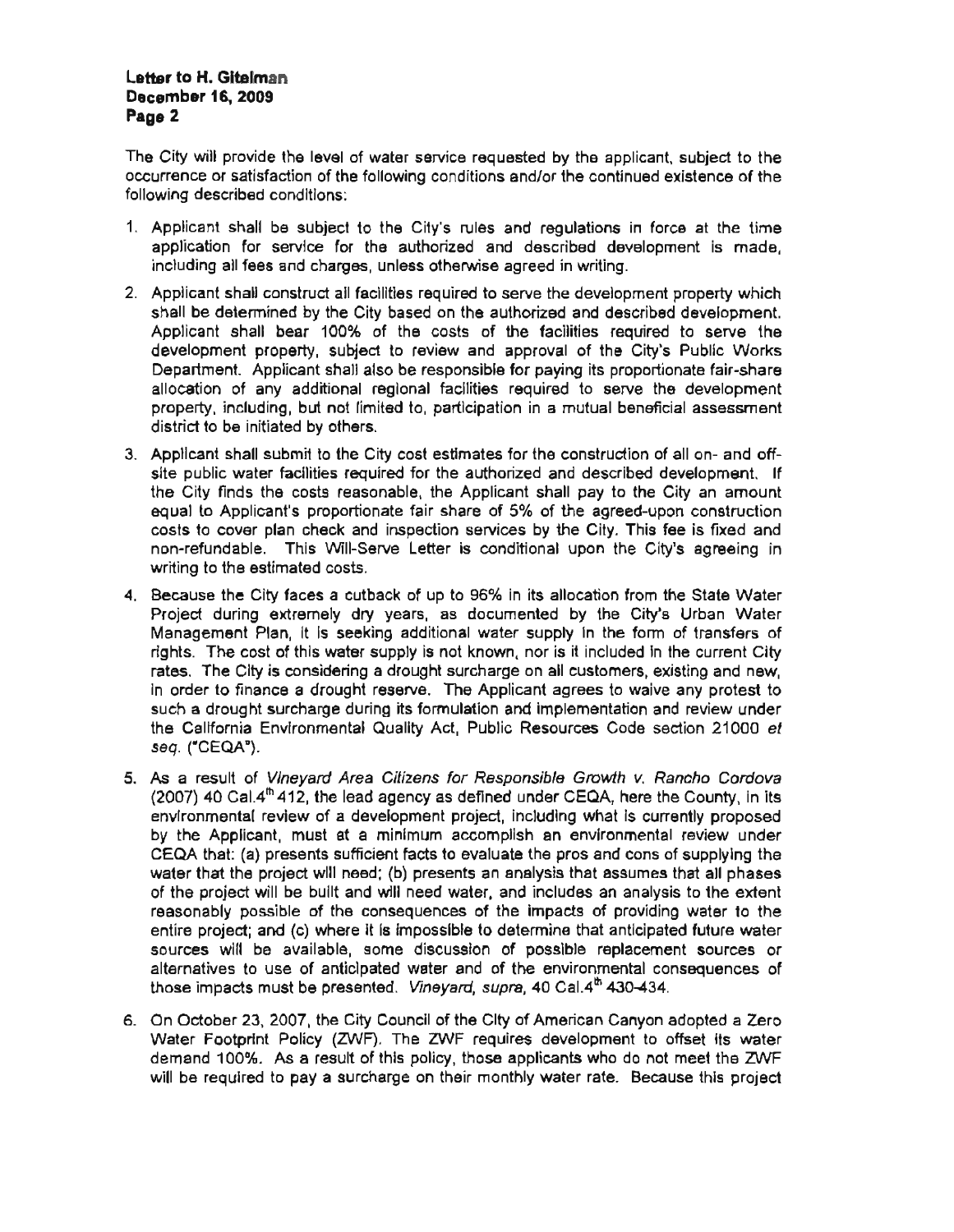### Letter to H. Giteiman **December 16, 2009** Page 3

monthly water service charge (based on 10,800 gpd average daily water demand) is approximately \$1,840 per month.

- b. The water capacity fee for the subject use will be \$296,946. (This fee is subject to change to coincide with current City of American Canyon water capacity fee)
- c. Mitigation fees as outlined in the Water Supply Report.
- 8. This will serve letter is subject to the items and conditions of the Water Supply Report attached and hereto made a part of this "Will-Serve" agreement.
- 9. The City reserves the right to audit the site's water demand as deemed necessary in order to verify that the applicant's water use is in accordance with this Will-Serve Letter.

remant Will-Serve Letters and service<br>any use. This Will Serve Letter will<br>and is only valid for the authorized ars from its date and is only valid for the authorized<br>fight to further condition extension of water service if l<br>S rv<br>riz<br>ic: se<br>tte<br>an ں<br>ا Will-Serve Leffers and<br>y use. This Will Serve Le<br>I is only valid for the aut control the development of the Property with any use. This Will Se<br>It a period of two years from its date and is only valid for th<br>The City reserves the right to further condition extension of wa Né<br>I  $\frac{1}{2}$  rized is purs<br> $\frac{1}{2}$ determination<br>determination<br>determination e<br>al Sity reserves the right to further condition<br>It from that presently proposed and au ersedes all prior purport<br>ment of the Property with th<br>e<br>c m that prese<br>ict the City's<br>orth this let The City r<br>ifferent fro<br>Shtrol imp ch<br>Christia<br>Christia r<br>B<br>B

pthe<br>ke a  $\frac{1}{2}$  make a<br>and the the Letter shall not be construed to be an expression of the City of the use or intensity of use of the development property or that the vith applicable law in assessing the proposed project under CEQA. erty or that the  $u$ under CEQA.<br>''' re<br>ty at form, this letter does not create a liability or responsibility t<br>hird party on behalf of the City. The City does not ma<br>ind use entitlements required for the proposed project, an That the use entimented to the development propect, and<br>the use or intensity of use of the development property or that<br>ith applicable law in assessing the proposed project under CE ise entitlements required for the proposed proj<br>etter shall not be construed to be an expression. act the City's ability to furnish water.<br>forth, this letter does not create a liability or resi<br>departy on behalf of the City. The City do projec o<br>le<br>「 w<br>at:<br>:It ar<br>sh<br>e igarding the use or intensity or use or tr<br>complied with applicable law in assessing<br>rve Letter only becomes effective upon a a<br>| l<br>!! Community<br>Community<br>Community S<br>d<br>Der<br>Der <mark>xten</mark><br>ance<br>ance to s Will<br>Irding<br><mark>mplie</mark> t<br>ה<br>hi

s set forth<br>n<mark>smitt</mark>al of right proposed project under CEQ.<br>acceptance of the conditions set for<br>n set forth below and the transmitta proposed the control of the control of the control of the control of the control of the control of the control of the control of the control of the control of the control of the control of the control of the control of the he condit<br>v and the<br> enti<br>Fi on of the acceptance provision set forth belo epartment.<br>. pt<br>fc<br>m ة<br>cc<br>se

de<br>ar Sincerely yours,

Michael W. Throne **Public Works Director** 

cc: Richard J. Ramirez, City Manager William Ross, City Attorney Brian Kaufman, Napa 34 Holdings, LLC Barry Whitley, Finance Director Susan Presto, Finance Manager Christina Roybal, Finance Manager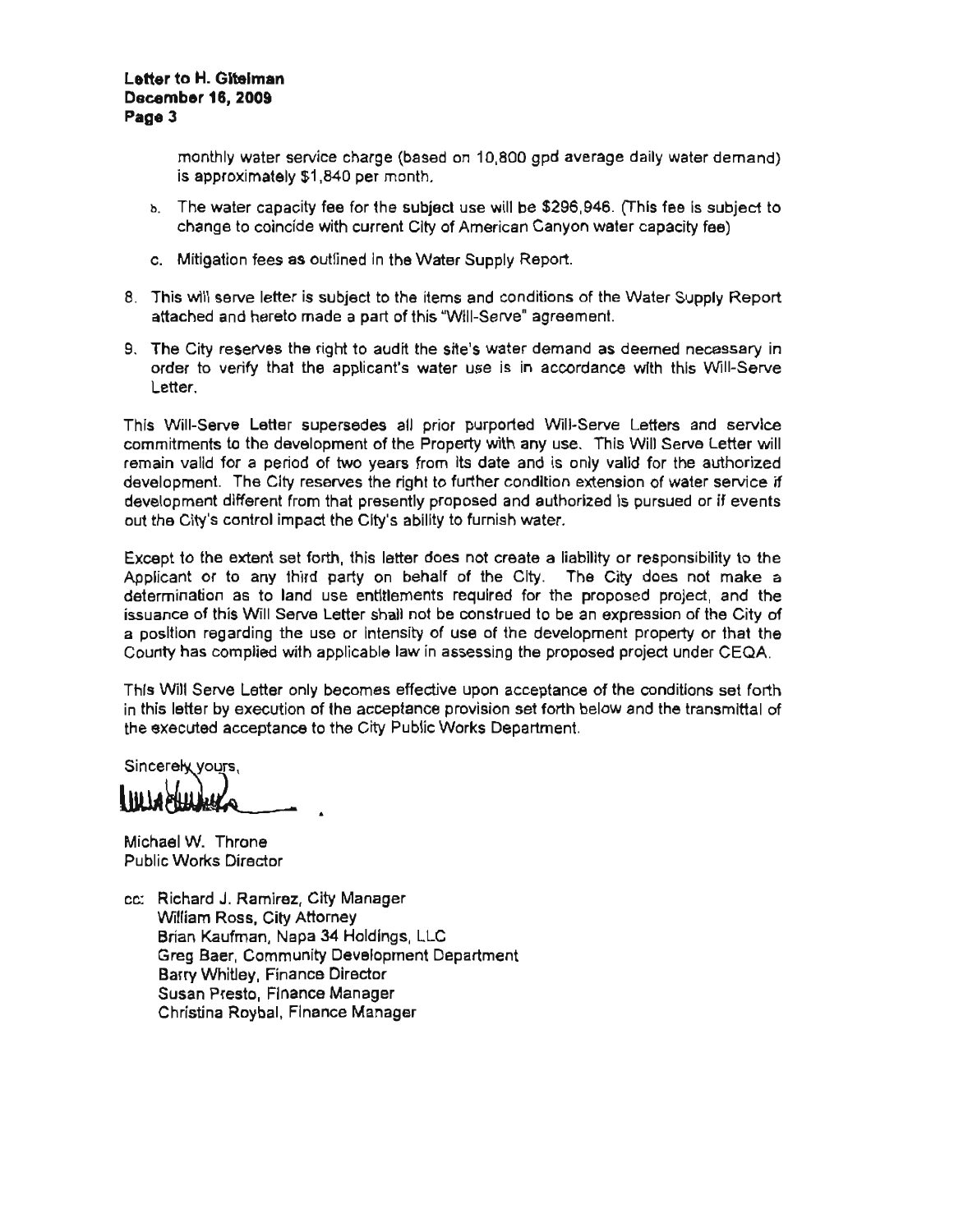## **ACCEPTANCE**

|                     | $\mathcal{L}$ , accept the conditions set forth in |  |
|---------------------|----------------------------------------------------|--|
| this communication. |                                                    |  |
|                     |                                                    |  |
|                     |                                                    |  |
| (Title)             | Date:<br>the control of the control of the         |  |
|                     |                                                    |  |
|                     | Date:                                              |  |
| (Title)             |                                                    |  |
|                     |                                                    |  |

34 Holdings, LLC<br>APN 057-210-056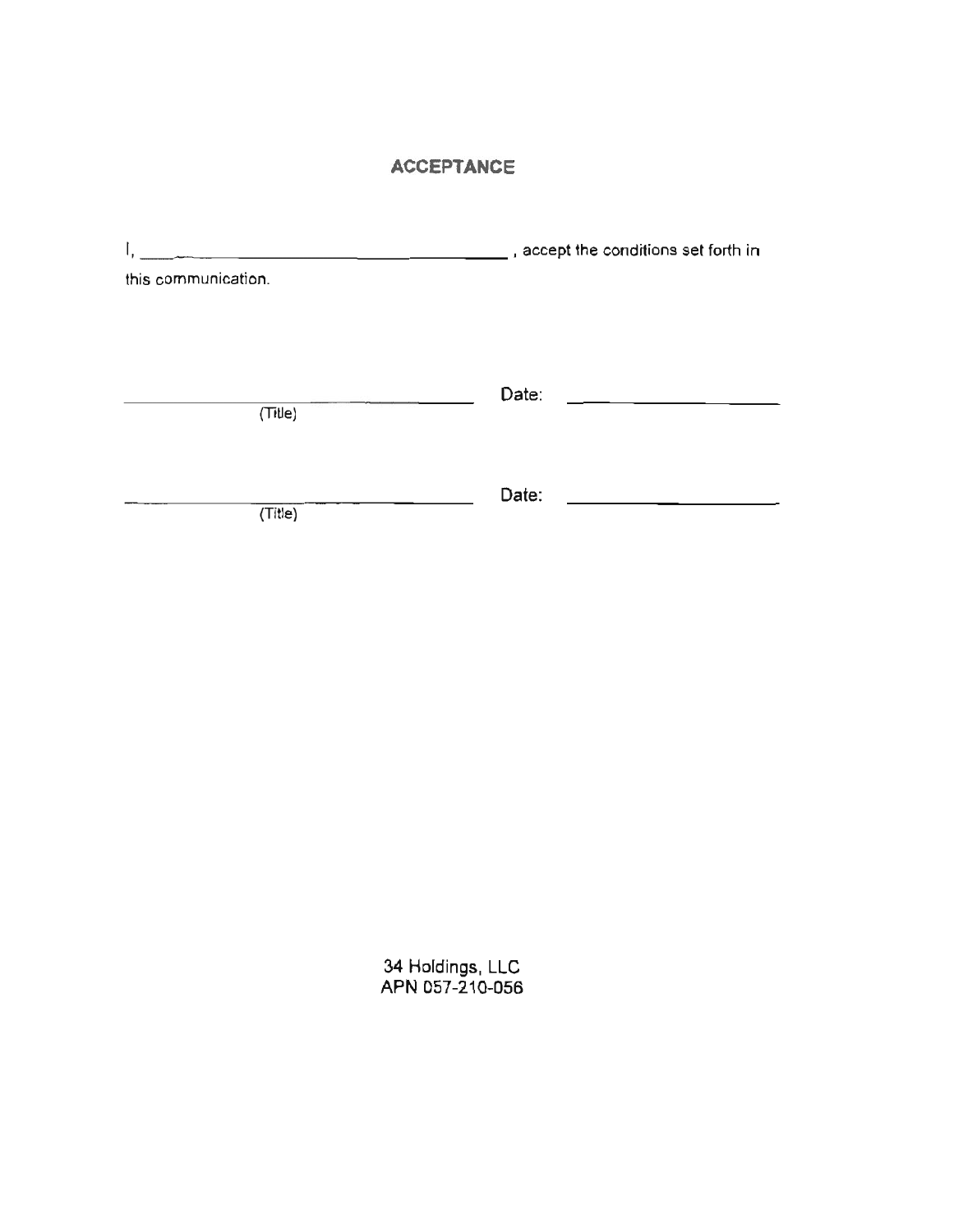FILE  $#$ 

Conservation Development and B

1195 Third Streat, Suite 210 Napa, CA 94559 www.countyofnapa.org

> Main: (707) 253-4417 Fac (707) 253-4336

> > **Hillary Gitelman** Director

A Tradition of Stewardship A Commitment to Service

| PERMIT APPLICATION AND INITIAL STUDY |
|--------------------------------------|
| <b>REQUEST FOR COMMENTS</b>          |
|                                      |

TO:  $34$  COMMERCE CTR-APN:  $057 - 210 - 056$ APPLICATION TITLE: NAPA

PIAN  $REVALUIONC = N3P2$ **DESCRIPTION OF PROJECT:** CENTER  $DEC$  $E(G)$ POTENTIAL  $4.21$ HEARIN  $. 10$ 

RESPONSE RETURN DATE: AS **RESPONSE REQUEST DATE:** PLEASE RESPOND VIA E-MAIL TO: CHRIS. CAHILL @countyofnapa.org OR FAX TO (707) 299-

This application (see enclosed project description and maps) is being sent to you for your review and comment.

With respect to environmental analysis, the County is assuming Lead Agency status for the project and will be preparing the necessary environmental documents.

- $1.$ Do you have any comments on this project?  $\Box$  Yes M No
- $2.$ Do you have jurisdiction by law over this project?  $\Box$  Yes **ZNo**
- $3<sub>l</sub>$ Attach your agencies comments, or list below: [7] Comments attached Comments below.  $\mathcal{I}$

| wants shall need NSD's Aeguvernents for the placeof                |  |
|--------------------------------------------------------------------|--|
|                                                                    |  |
| Name of contact person: ROBIN GIRMBLE HOUETelephone# 258-6000 2531 |  |
| Title: JAPRENG<br>Date: $4131$                                     |  |